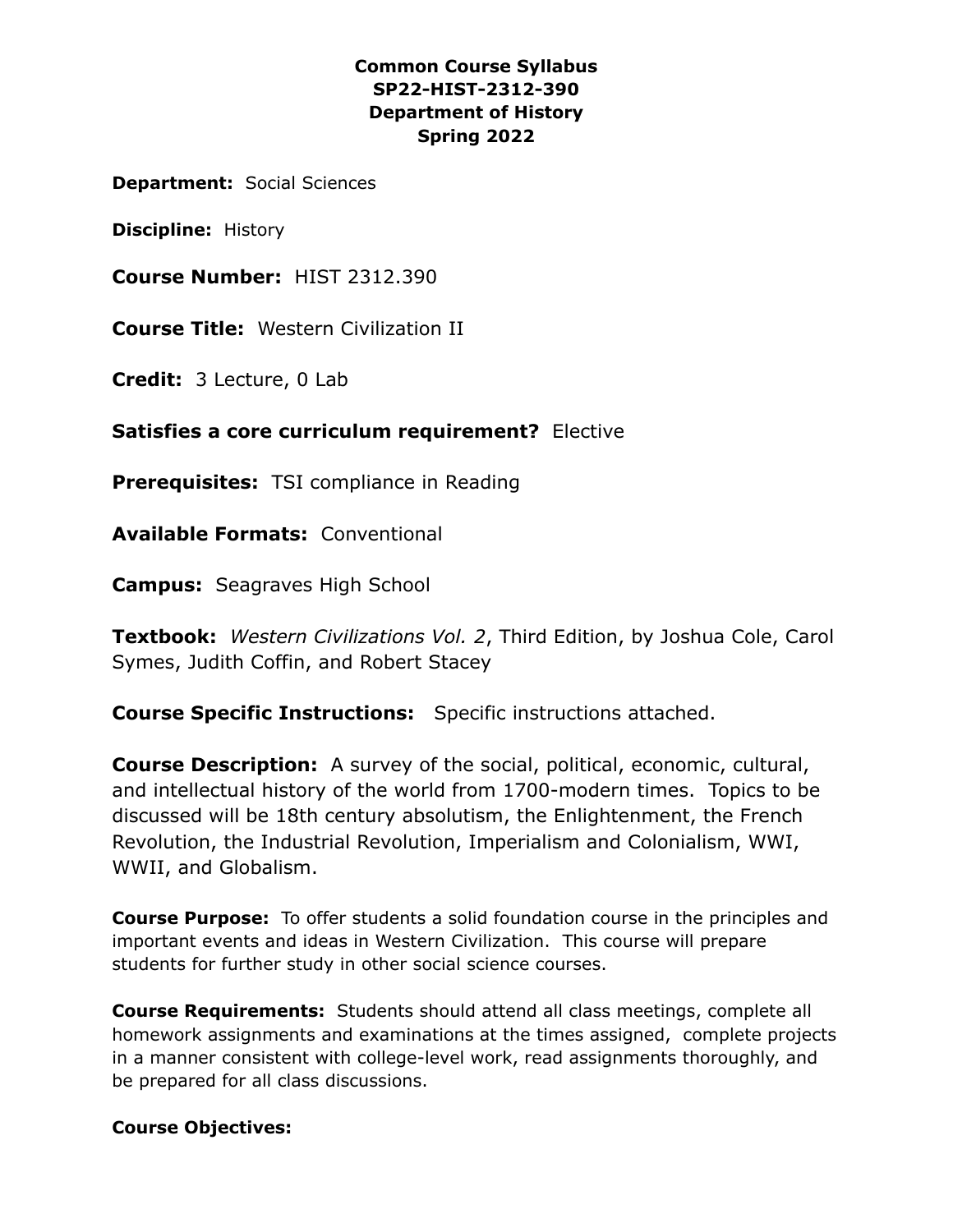1. Critical thinking - students should demonstrate creative thinking, innovation, inquiry and analysis, evaluation and synthesis of information appropriate for a college-level course.

2. Communication - students will effectively develop, interpret, and express their ideas through written, oral, and visual communication.

3. Social responsibility - students will demonstrate intercultural competence, a knowledge of civic responsibility, and the ability to engage effectively in regional, national, and global communities.

4. Personal responsibility - students will demonstrate their abilities to connect choices, actions and consequences to ethical decision-making.

# **Learning Outcomes:**

- 1. Create an argument through the use of historical evidence
- 2. Analyze and interpret primary and secondary sources

3. Analyze the effects of historical, social, political, economic, cultural, and global forces on this period of Western Civilization and translate this to current situations.

**Cell phone policy:** Cell phone usage will follow the policy adopted by Seagraves High School.

**Language:** Students are expected to treat the instructor and fellow students with respect and to use appropriate language in class. Slang and poor grammar will not be allowed either in class orally or in written form.

**Testing:** All tests will last one hour. Once the test is begun, students will not be allowed to leave the classroom until the exam is submitted for grading. All tests will be taken on locked Chromebooks. **If we return to virtual learning, then tests will be taken on Zoom.** The use of electronics (smart phones and watches, computers, etc.) during an exam will earn students a zero on the exam. The affected student will be allowed to retake the test; however, it will be an all essay test. For other consequences, see the SPC policy on academic integrity.

Plagiarism violations include, but are not limited to, the following:

Turning in a paper that has been purchased, borrowed, or downloaded from another student, an online term paper site, or a mail order term paper mill; Cutting and pasting together information from books, articles, other papers, or online sites without providing proper documentation; Using direct quotations (three or more words) from a source without showing them to be direct quotations and citing them; or Missing in-text citations.

Cheating violations include, but are not limited to, the following:

Obtaining any examination by stealing or collusion;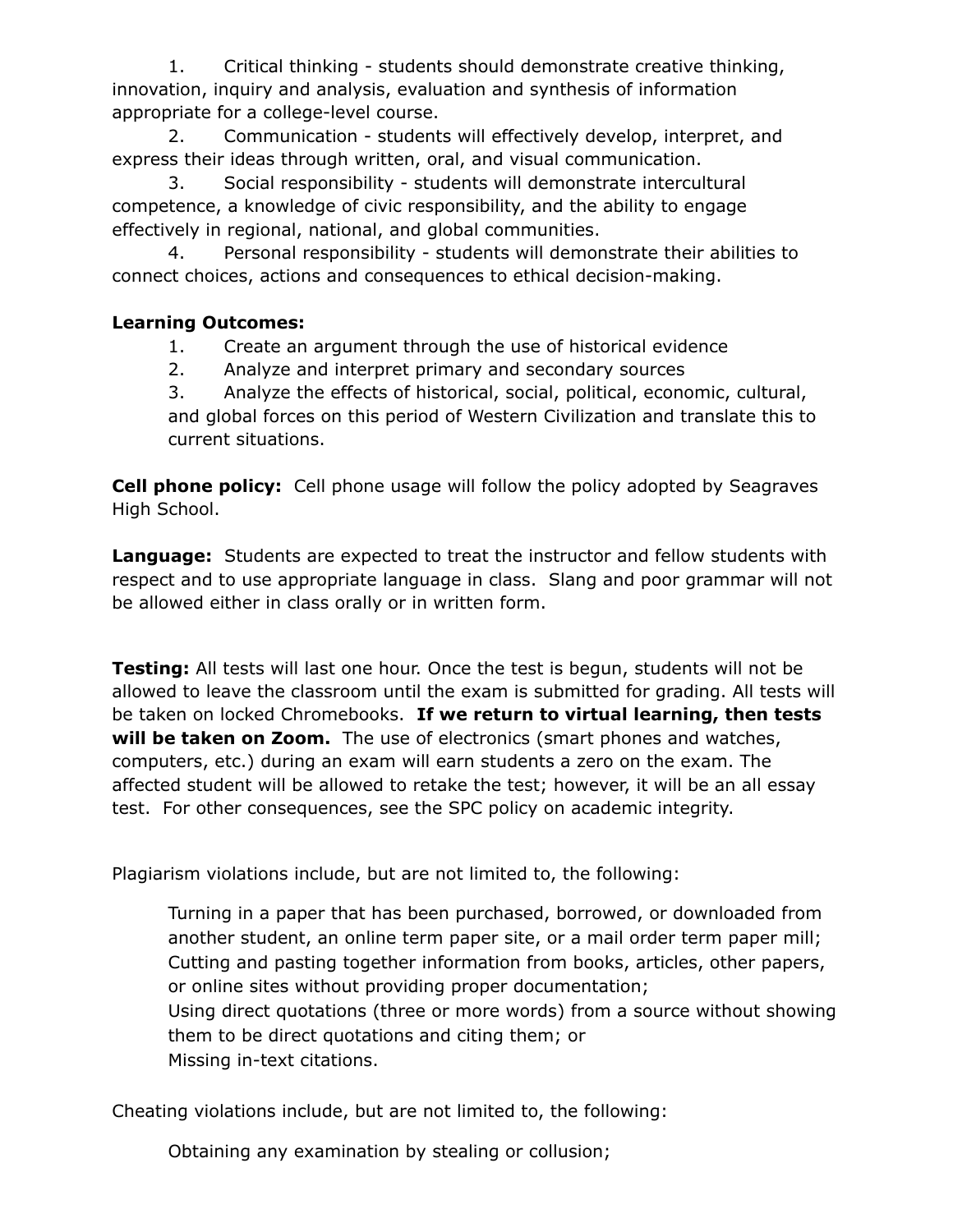Discovering the content of an examination before it is given; Using an unauthorized source of information (notes, textbook, text messaging, internet, apps) during an examination, quiz, or homework assignment; Entering an office or building to obtain an unfair advantage; Taking an examination for another; Altering grade records; Copying another's work during an examination or on a homework assignment; Rewriting another student's work in Peer Editing so that the writing is no longer the original student's;

Taking pictures of a test, test answers, or someone else's paper.

**Attendance Policy:** Attendance and effort are the most important activities for success in this course. Records of your attendance are maintained throughout the semester. Five (5) absences, *for any reason*, are allotted to the student for the semester. Tardies count as one-half (1/2) of an absence. Tardies will be applied for consistently being late to class, as deemed by the instructor and leaving class early. If this number is exceeded, the instructor has the right to drop you with a grade of F or an X, depending on their discretion.

#### *The following statements are taken from the Employee Handbook:*

**Academic Integrity:** It is the aim of the faculty of South Plains College to foster a spirit of complete honesty and a high standard of integrity. The attempt of any student to present as his or her own any work which he or she has not honestly performed is regarded by the faculty and administration as a most serious offense and renders the offender liable to serious consequences, possibly suspension, but at the least a mandatory and irreparable zero. Dishonesty of any kind on examinations or on written assignments, illegal possession of examinations, the use of unauthorized notes during an examination, obtaining information during an examination from the textbook or from the examination paper of another student, assisting others to cheat, alteration of grade records, illegal entry or unauthorized presence in an office are examples of cheating. Complete honesty is required of the student in the presentation of any and all phases of course work. This applies to quizzes of whatever length, as well as to final examinations, to daily reports and to term papers. Offering the work of another as one's own, without proper acknowledgment, is plagiarism; therefore, any student who fails to give credit for quotations or essentially identical expression of material taken from books, encyclopedias, magazines and other reference works, or from the themes, reports or other writings of a fellow student, is guilty of plagiarism.

**Diversity Statement:** In this class, the teacher will establish and support an environment that values and nurtures individual and group differences and encourages engagement and interaction. Understanding and respecting multiple experiences and perspectives will serve to challenge and stimulate all of us to learn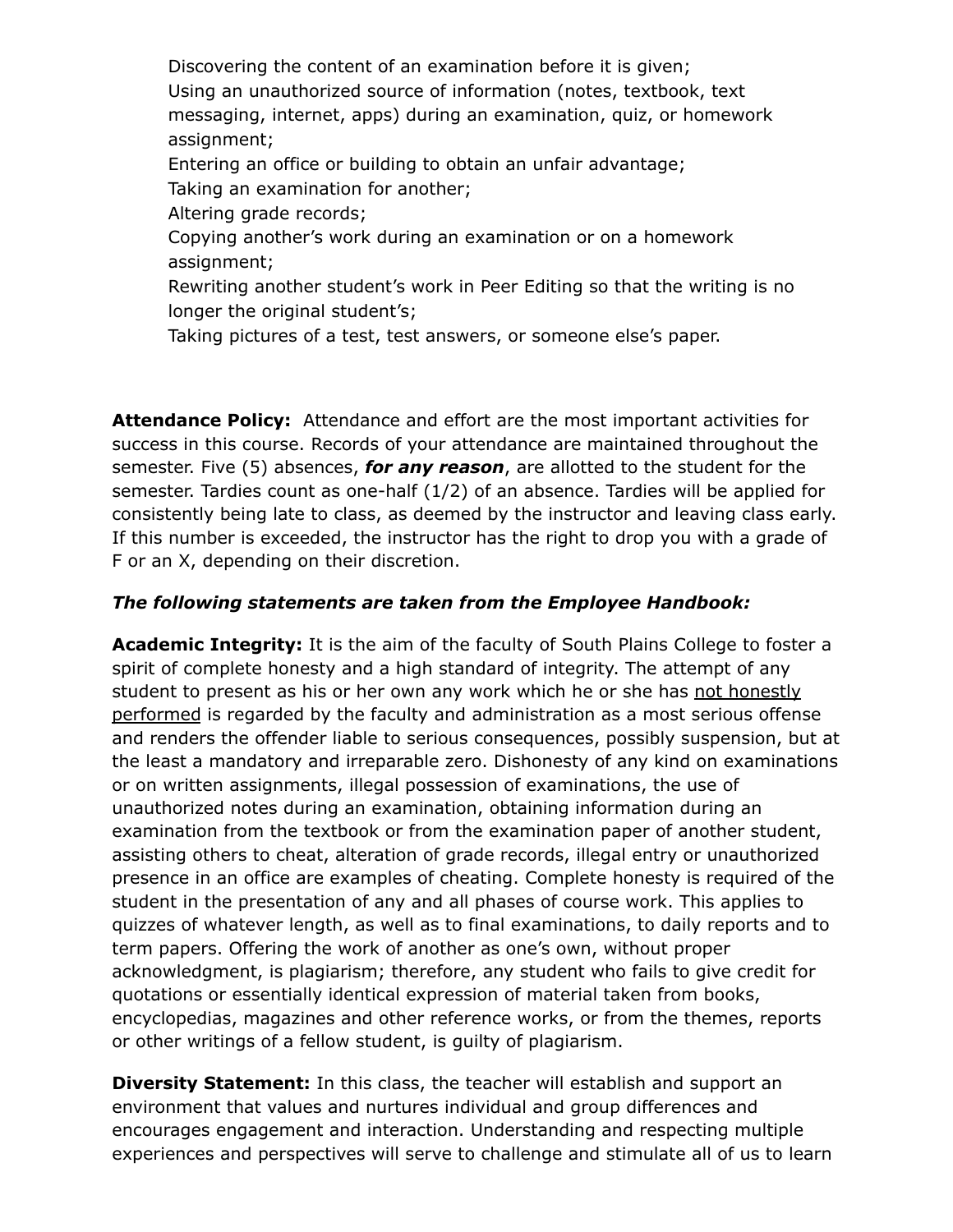about others, about the larger world and about ourselves. By promoting diversity and intellectual exchange, we will not only mirror society as it is, but also model society as it should and can be.

**Disabilities Statement**: Students with disabilities, including but not limited to physical, psychiatric, or learning disabilities, who wish to request accommodations in this class should notify the Disability Services Office early in the semester so that the appropriate arrangements may be made. In accordance with federal law, a student requesting accommodations must provide acceptable documentation of his/her disability to the Disability Services Office. For more information, call or visit the Disability Services Office at Levelland (Student Health & Wellness Office) 806-716-2577, Reese Center (Building 8) 806-716-4675, or Plainview Center (Main Office) 806-716-4302 or 806-296-9611.

**Non-Discrimination Statement**: South Plains College does not discriminate on the basis of race, color, national origin, sex, disability or age in its programs and activities. The following person has been designated to handle inquiries regarding the non-discrimination policies: Vice President for Student Affairs, South Plains College, 1401 College Avenue, Box 5, Levelland, TX 79336. Phone number 806-716-2360.

**Title IX Pregnancy Accommodations Statement:** If you are pregnant, or have given birth within six months, Under Title IX you have a right to reasonable accommodations to help continue your education. To [activate](http://www.southplainscollege.edu/employees/manualshandbooks/facultyhandbook/sec4.php) accommodations you must submit a Title IX pregnancy accommodations request, along with specific medical documentation, to the Director of Health and Wellness. Once approved, notification will be sent to the student and instructors. It is the student's responsibility to work with the instructor to arrange accommodations. Contact the Director of Health and Wellness at 806-716-2362 or [email](http://www.southplainscollege.edu/employees/manualshandbooks/facultyhandbook/sec4.php) cgilster@southplainscollege.edu for assistance.

**Campus Concealed Carry**: Texas Senate Bill - 11 (Government Code 411.2031, et al.) authorizes the carrying of a concealed handgun in South Plains College buildings only by persons who have been issued and are in possession of a Texas License to Carry a Handgun. Qualified law enforcement officers or those who are otherwise authorized to carry a concealed handgun in the State of Texas are also permitted to do so. Pursuant to Penal Code (PC) 46.035 and South Plains College policy, license holders may not carry a concealed handgun in restricted locations. For a list of locations and Frequently Asked Questions, please refer to the Campus Carry page at: <http://www.southplainscollege.edu/campuscarry.php> Pursuant to PC 46.035, the open carrying of handguns is prohibited on all South Plains College campuses. Report violations to the College Police Department at 806-716-2396 or 9-1-1.

**SPC Bookstore Price Match Guarantee Policy:** If you find a lower price on a textbook, the South Plains College bookstore will match that price. The difference will be given to the student on a bookstore gift certificate! The gift certificate can be spent on anything in the store. The South Plains College bookstore will happily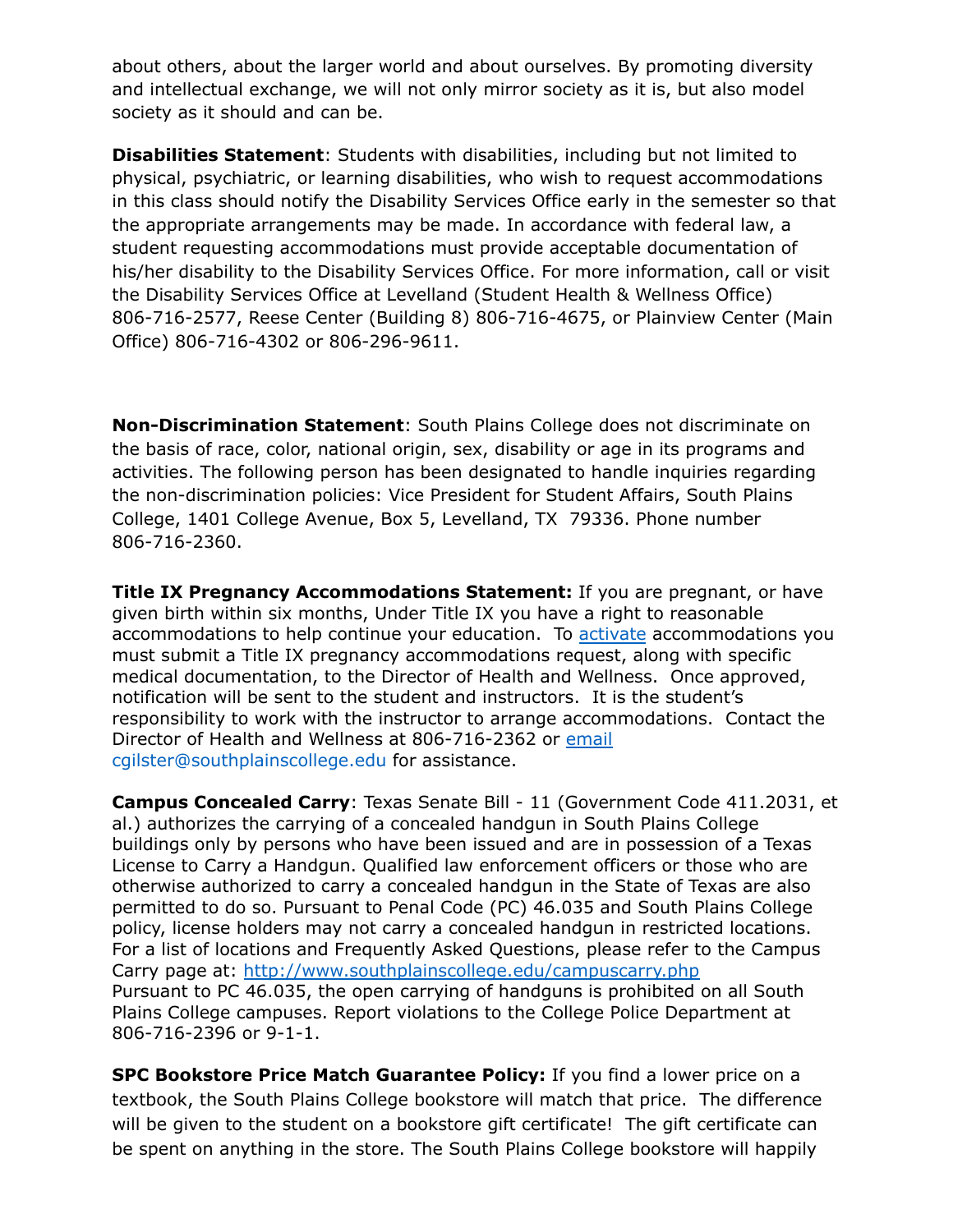price match BN.com & books on Amazon noted as *ships from and sold by Amazon.com*. Online marketplaces such as *Other Sellers* on Amazon, Amazon's Warehouse Deals, *fulfilled by* Amazon, BN.com Marketplace, and peer-to-peer pricing are not eligible. They will price match the exact textbook, in the same edition and format, including all accompanying materials, like workbooks and CDs. A textbook is only eligible for price match if it is in stock on a competitor's website at time of the price match request. Additional membership discounts and offers cannot be applied to the student's refund. Price matching is only available on in-store purchases. Digital books, access codes sold via publisher sites, rentals and special orders are not eligible. Only one price match per title per customer is allowed.

**Covid 19 Statement:** Students will follow the mask and social distancing requirements at Seagraves High School. **If** the classroom permits adequate social distancing, masks may be removed **while** the student is seated in his/her assigned seat.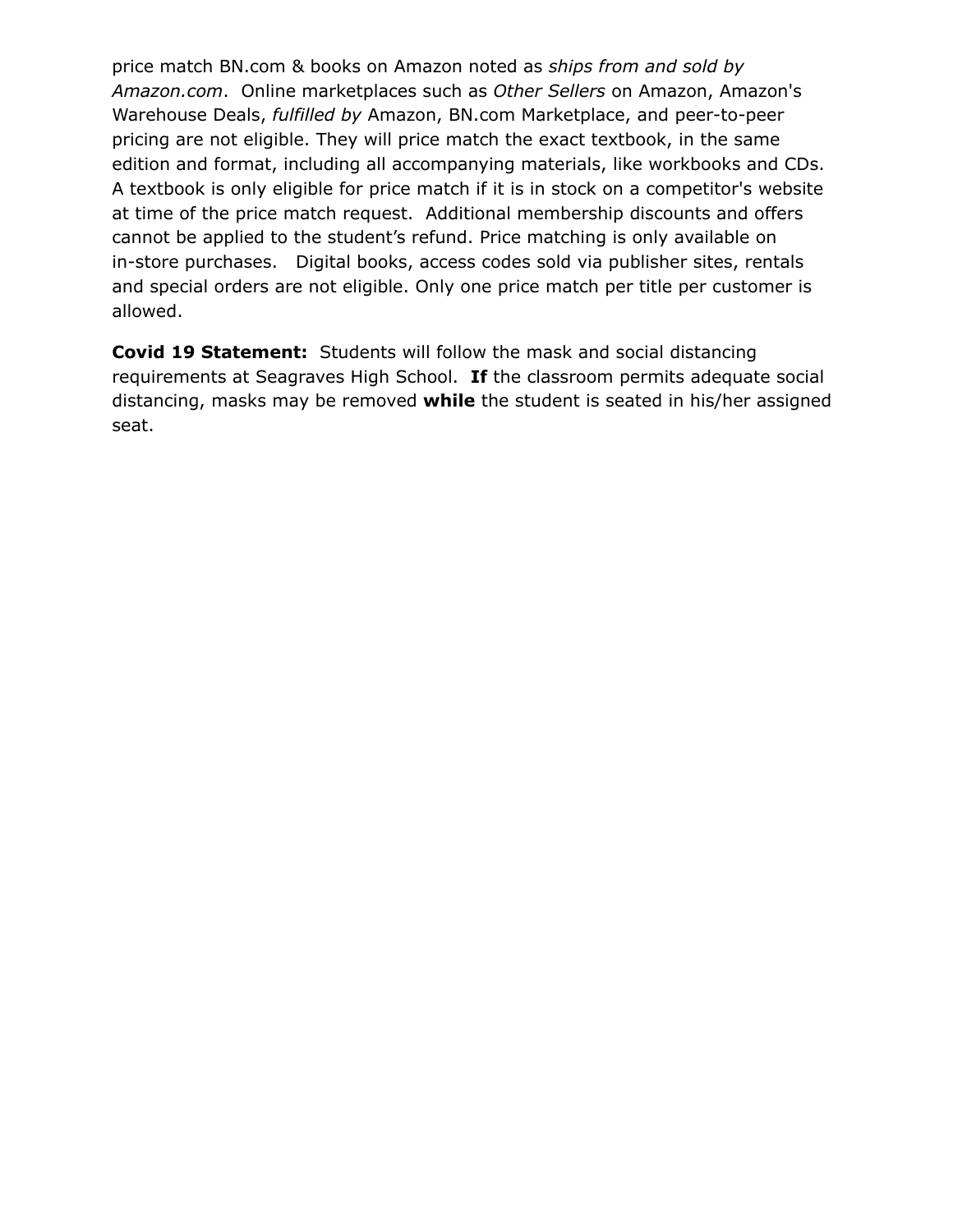# **Ms. Vuicich's Syllabus**

# **Course Evaluation/Grading:**

| Exam 1                                    |  | 10%  |  |
|-------------------------------------------|--|------|--|
| Exam 2                                    |  | 10%  |  |
| Exam 3                                    |  | 10%  |  |
| Exam 4                                    |  | 10%  |  |
| Exam 5                                    |  | 10%  |  |
|                                           |  |      |  |
| <b>WWI Art Project</b>                    |  |      |  |
| <b>WWII Documentaries</b>                 |  | 10%  |  |
| <b>Notecards</b>                          |  | 10%  |  |
|                                           |  |      |  |
| French Revolution/Perfect Society Project |  | 10%  |  |
| <b>Blogs</b>                              |  | 10%  |  |
|                                           |  |      |  |
| Total:                                    |  | 100% |  |

Class discussions will be rewarded with different positive bonuses, such as bonus points or omit a question on exams. The essay question may not be omitted and the maximum bonus points that may be used on any one exam is five.

Students will have the opportunity to retake an exam. The retake will consist of essays. No bonuses will be allowed on retakes.

The exams correspond with the units in the textbook. The final exam is not comprehensive.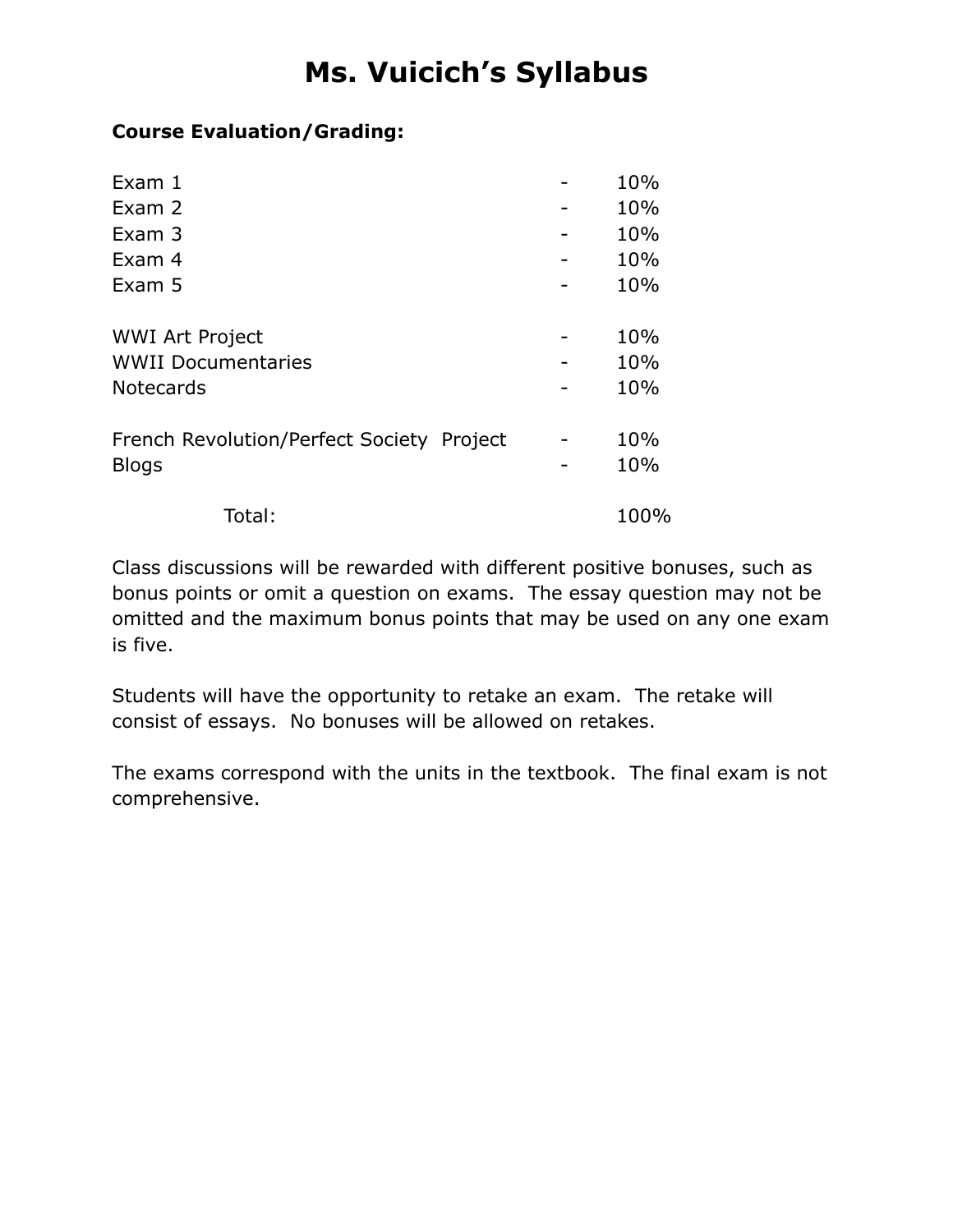## **Ms. Vuicich's Syllabus HIST-2312-390-2022SP**

# **Schedule: (This is a general schedule; however, due to high school activities, this could change and lectures may be extended to FLEX period at least by-monthly.)**

| January 4               | <b>Syllabus; Chapter 15</b> | 15                      |                                    |
|-------------------------|-----------------------------|-------------------------|------------------------------------|
| $\overline{\mathbf{5}}$ |                             | 16                      |                                    |
| 6                       |                             | $17$                    | <b>Review</b>                      |
| $\overline{\mathbf{z}}$ |                             | 18                      | <b>Unit 2 Test</b>                 |
| $\mathbf{11}$           | Chapter 16                  | 21                      | <b>Holiday</b>                     |
| 12                      |                             | 22                      | <b>Chapter 21</b>                  |
| 13                      | Chapter 17                  | 23                      |                                    |
| 14                      |                             | 24                      | (No lecture)                       |
| 17                      | <b>Holiday</b>              | 25                      |                                    |
| 18                      |                             | 28                      |                                    |
| 19                      |                             | March 1                 | <b>Chapter 22</b>                  |
| 20                      | <b>Review</b>               | $\mathbf{2}$            |                                    |
| 21                      | <b>Unit 1 Test</b>          | $\mathbf{3}$            |                                    |
| 24                      | <b>Chapter 18</b>           | $\overline{\mathbf{4}}$ |                                    |
| 25                      |                             | $\overline{\mathbf{z}}$ | (UIL District)                     |
| 26                      | (No lecture)                | 8                       |                                    |
| 27                      |                             | 9                       | <b>Chapter 23</b>                  |
| 28                      |                             | 10                      |                                    |
| 31                      |                             | $\mathbf{11}$           |                                    |
| February 1              |                             | $14 - 18$               | <b>Spring Break</b>                |
| $\mathbf{2}$            |                             | 21                      | Chapter 24 (WWI)                   |
| 3                       | <b>Chapter 19</b>           | 22                      |                                    |
| $\overline{\mathbf{4}}$ |                             | 23                      |                                    |
| $\overline{\mathbf{z}}$ | <b>Chapter 20</b>           | 24                      |                                    |
| 8                       |                             | 25                      |                                    |
| $\boldsymbol{9}$        | (No lecture)                | 28                      | <b>Review--WWI Art Project Due</b> |
| 10                      |                             | 29                      | <b>Unit 3 Test</b>                 |
| $\mathbf{11}$           |                             | 30                      | <b>Chapter 25</b>                  |
| 14                      | <b>Student Holiday</b>      | 31                      |                                    |
|                         |                             |                         |                                    |